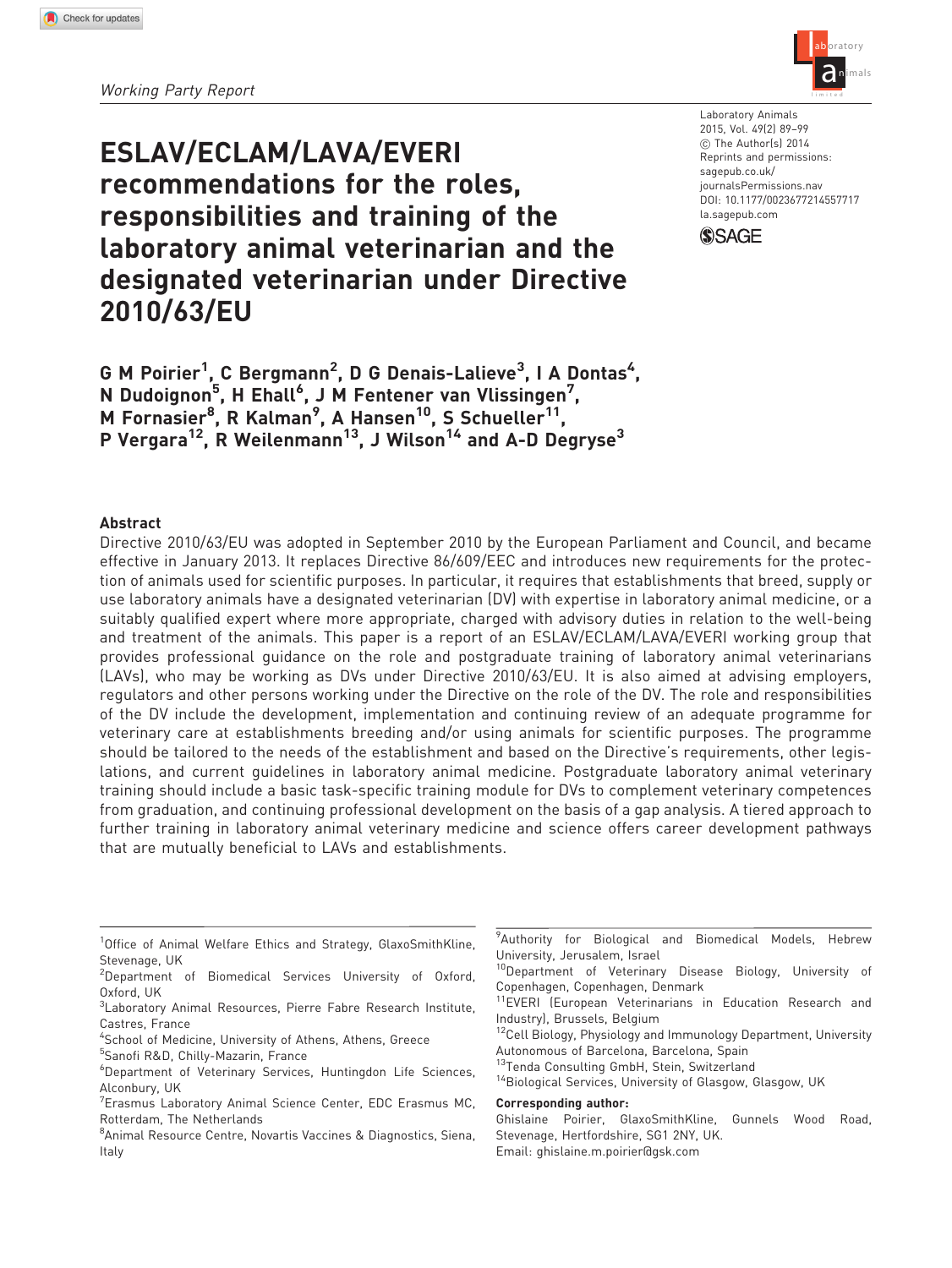#### Keywords

designated veterinarian, Directive 2010/63/EU, laboratory animal veterinarian, roles and responsibilities, well-being

Veterinarians are leading advocates for animal welfare and have the responsibility to ensure the health and welfare of all animals under their care. The replacement of Council Directive  $86/609/EEC<sup>1</sup>$  by Directive 2010/63/  $EU<sup>2</sup>$  on the protection of animals used for scientific purposes provides a legal environment for veterinarians to continue to fulfil this responsibility in the field of animal research. Article 25 of Directive 2010/63/EU requires that 'each breeder, supplier and user has a designated veterinarian with expertise in laboratory animal medicine, or a suitably qualified expert where more appropriate, charged with advisory duties in relation to the well-being and treatment of the animals'. The Directive therefore offers an opportunity for developing a level playing field in the management of the health and welfare of laboratory animals throughout Europe. In May 2013 the European Commission invited the European Society of Laboratory Animal Veterinarians (ESLAV, [http://eslav-eclam.org/\)](http://eslav-eclam.org/) and the European College of Laboratory Animal Medicine (ECLAM, [http://eslav](http://eslav-eclam.org/)[eclam.org/\)](http://eslav-eclam.org/), amongst other non-governmental organizations, to designate an expert to participate in the 3rd Meeting of the Expert Working Group (EWG) on Education and Training within the context of Directive 2010/63/EU and to prepare a thought-starter document on the following topics: (i) roles and responsibilities of the designated veterinarian (DV) (Article 25 of the Directive); (ii) training needs for the DV; (iii) training needs for veterinarians involved in project evaluation (Article 38 of the Directive); (iv) role of the veterinarians in the training of persons in Article 24 (1)  $(a-c)$  of the Directive. As for previous meetings of this EWG, ESLAV and ECLAM accepted this invitation and invited the Laboratory Animal Veterinary Association (LAVA,<http://www.lava.uk.net/>) in the preparation of the document in view of LAVA's long-standing experience with the concept and responsibilities of the Named Veterinary Surgeon (NVS) under the Animals (Scientific Procedures) Act  $1986<sup>3</sup>$  in the UK. The Board of the Association for European Veterinarians in Education, Research and Industry (EVERI, [http://](http://www.fve.org/about_fve/sections/EVERI.php) [www.fve.org/about\\_fve/sections/EVERI.php](http://www.fve.org/about_fve/sections/EVERI.php)) was involved at a later stage in the writing of the paper and endorsed it.

This paper is based on the interpretation of the Directive by and presents the views of experienced laboratory animal veterinarians (LAVs). The aims are (i) to provide professional guidance on the role and responsibilities of DVs and LAVs such as proposed by the endorsed document on the 'Development of a Common Education and Training Framework to Fulfil the Requirements under the Directive'; (ii) to highlight the need for postgraduate veterinary training in this field at the minimum DV level as agreed by EU Member States, and mid-tier level as anticipated by Veterinary Continuing Education in Europe (VetCEE), a recent European accreditation scheme; and (iii) to discuss postgraduate training opportunities for DVs and LAVs.

### Background

ESLAV, ECLAM, LAVA and EVERI recognize that the use of animals is currently still necessary for scientific progress and for the discovery of new medicines that will ultimately benefit humans and animals. These groups also recognize that veterinarians have professional, legal and ethical obligations to protect animal health and welfare and share the mission of ensuring high standards for the care and use of laboratory animals, through the continuing education, training, and postgraduate qualification of LAVs. ESLAV was founded in 1996, ECLAM in 2000, and both organizations are well recognized within and outside Europe. ESLAV and ECLAM have a strong membership of veterinarians working in laboratory animal medicine and science (LAMS) across European countries and beyond (356 members in 33 countries, of which 81 are ECLAM Diplomates). LAVA was founded in 1963 and now has 161 members. Based on the membership of these organizations and the existence of similar professional organizations in EU Member States, it is estimated that more than 1000 veterinarians are employed in the field of laboratory animal medicine and science in Europe fulfilling one or more of the responsibilities stated in Directive 2010/63/EU. EVERI, one of the sections of the Federation of Veterinarians in Europe (FVE, [http://www.fve.org\)](http://www.fve.org), is an umbrella organization of National and European associations of veterinarians employed in the sectors of education, research and/or industry, that was founded in 2005.

LAVs have been providing advice on animal health and welfare to establishments involved in the breeding or use of animals for scientific purposes for many years in Europe and in other parts of the world.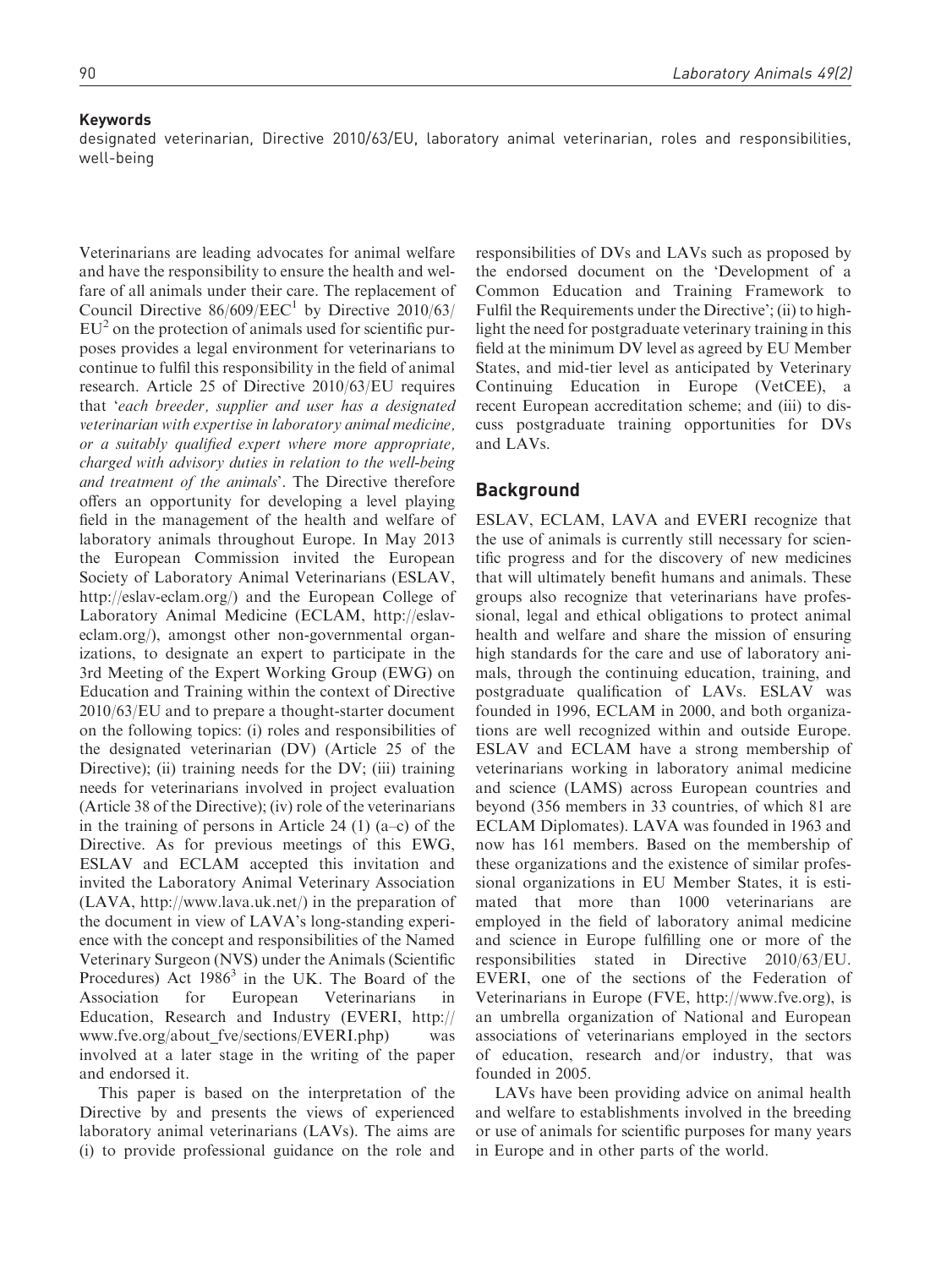In 2012 ESLAV and ECLAM conducted an online survey on the role, education and training of LAVs and their expectations with regard to the impact of changes associated with the implementation of Directive 2010/ 63/EU. A total of 123 LAVs participated in the survey, out of which 30% were ECLAM Diplomates, and 50% were holders of another Diploma (e.g. PhD, or Diploma in Laboratory Animal Science). More than 80% of the responders were working in a fulltime position.

Responses indicated that LAVs are currently involved in a broad range of activities related to the functions of ethical committees, facility management, health monitoring, research projects, occupational health and safety, compliance with legislation and the training of persons using animals for experimental purposes (Table 1), and expected continued involvement under the new Directive (Table 2). LAVs also provide scientific and ethical advice on experimental projects with regard to the application of the 3R principles (replacement, reduction and refinement) that were originally proposed by Russell and Burch<sup>4</sup> and are now embedded in the Directive.

## Veterinary roles, tasks and responsibilities under Directive 2010/63/EU

### Veterinary tasks required under the Directive

Article 25 of Directive 2010/63/EU requires that 'each breeder, supplier and user has a designated veterinarian with expertise in laboratory animal medicine, or a suitably qualified expert where more appropriate, charged with advisory duties in relation to the wellbeing and treatment of the animals'. The list of veterinary roles and responsibilities that are specifically

Table 1. Current roles and responsibilities of respondents to an ESLAV–ECLAM survey run between April and June 2012 on the role of veterinarians under Directive 2010/ 63/EU.

| Activities                        | Respondents (%)                       |
|-----------------------------------|---------------------------------------|
| Ethical committee                 | 87% participating                     |
| Facility management               | 85% participating                     |
| Health monitoring                 | 60% responsible.<br>94% participating |
| Research project                  | 85% responsible,<br>52% involved      |
| Occupational health<br>and safety | 68% involved or responsible           |
| Compliance with legislation       | 56% responsible.<br>33% involved      |
| Training of other persons         | 88% responsible or involved           |

mentioned in the Directive is shown in Table 3. Of importance, establishments have the obligation to ensure that veterinary care is available at all times. It is also worth noting that amongst the veterinary responsibilities listed in the Directive, the only one that is strictly referred to the DV is the provision of veterinary input to the animal welfare body (AWB). This allows a degree of flexibility in the way veterinary services could be organized at establishments. For instance, depending on the size and complexity of the establishment, the roles of the DV may be played by one or more LAVs. In the latter case, it would be beneficial for the veterinarian(s) charged with DV responsibilities to have oversight of all veterinary matters related to animal health and welfare.

The Directive offers limited guidance on (i) veterinary care programme; (ii) veterinary input to the AWB; (iii) the role of the veterinarian in training others; (iv) the interface between the Directive and other veterinary regulations; and (v) the importance of maintaining effective communications with other persons working in the establishment. These aspects are developed in the following sections of this paper.

## Provision of an adequate veterinary care programme

It is the professional view of the authors that the veterinary services and tasks that are stated in the Directive should form the basis of a comprehensive veterinary care programme that is tailored to the needs, complexity and purpose of the establishment. The concept of a programme of veterinary care for laboratory animals has been described in the 2008 report of the FELASA/

Table 2. Activities in which respondents to the April–June 2012 ESLAV–ECLAM survey on veterinarians in Directive 2010/63/EU expected to have a degree of responsibility under the Directive.

| Activities in which responders<br>were expected to have a degree<br>of responsibility                 | Percentage of<br>responders |  |
|-------------------------------------------------------------------------------------------------------|-----------------------------|--|
| Ensuring that animal care staff have<br>access to information                                         | 91%                         |  |
| Overseeing the welfare and care of the<br>animals in the establishment                                | 96%                         |  |
| Education and training of staff                                                                       | 78%                         |  |
| Being in the loop of project approval as<br>responsible for ensuring conformity<br>with the Directive | 77%                         |  |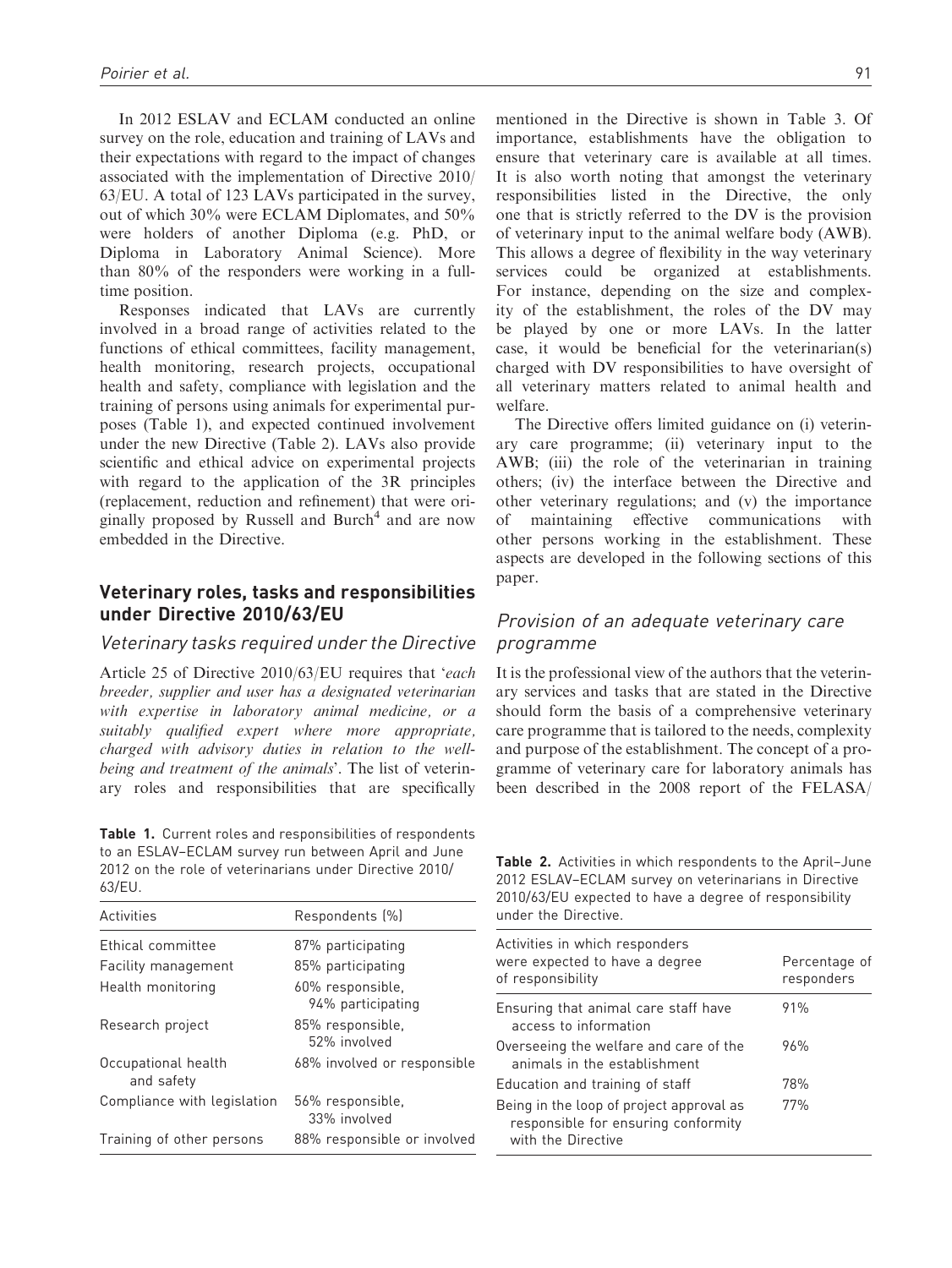| Article or section                                      | Description                                                                                                                                                                                                                                                                                              |  |  |
|---------------------------------------------------------|----------------------------------------------------------------------------------------------------------------------------------------------------------------------------------------------------------------------------------------------------------------------------------------------------------|--|--|
| Recital 30                                              | Veterinary care should be available at <b>all times</b>                                                                                                                                                                                                                                                  |  |  |
| Art. 9                                                  | Examination of <b>animals in the wild</b> found, at or after capture, to be injured or in poor health shall<br>be examined by a veterinarian or another competent person                                                                                                                                 |  |  |
| Art. 16                                                 | Reuse of animals should be in accordance with veterinary advice. Derogation from requirement<br>may be granted by the competent authority after a veterinary examination                                                                                                                                 |  |  |
| Art. 17                                                 | At the end of a procedure, a decision to keep an animal alive shall be taken by a veterinarian or<br>by another competent person                                                                                                                                                                         |  |  |
| Art. 25                                                 | Member States shall ensure that each breeder, supplier and user has a designated veterinarian<br>with expertise in laboratory animal medicine, or a suitably qualified expert where more<br>appropriate, charged with advisory duties in relation to the well-being and treatment of the<br>animals      |  |  |
| Art. 26                                                 | The animal welfare body shall receive input from the designated veterinarian or the expert<br>referred to in Article 25                                                                                                                                                                                  |  |  |
| Art. 31                                                 | Dog, cat and non-human primate shall have an individual history file, which includes veterinary<br>and social information. In the case of re-homing, relevant veterinary care and social infor-<br>mation from the individual history file shall accompany the animal                                    |  |  |
| Art. 38                                                 | The competent authority carrying out the <b>project evaluation</b> shall consider expertise particularly<br>in the following areas: (c) Veterinary practice in laboratory animal science or wildlife veter-<br>inary practice where appropriate                                                          |  |  |
| Annex III, Section A                                    | Veterinary advice on health monitoring, quarantine procedures and provisions for a health<br>breakdown                                                                                                                                                                                                   |  |  |
| Annex III.<br>Section B:<br>species-specific<br>section | Veterinary advice on husbandry practices for dogs (space allowance), certain deviations of<br>practices specified in the Directives for rabbits (raised area), or pigs (confinement in small<br>enclosures), or domestic fowls, turkeys, ducks, geese and Zebra fish (confinement in small<br>enclosures |  |  |

Table 3. Summary of the roles and responsibilities of veterinarians specified in Directive 2010/63/EU.

ECLAM/ESLAV Joint Working Group on Veterinary Care<sup>5</sup> and in the Guide for the Care and Use of Laboratory Animals.<sup>6</sup> It is recognized in the American College of Laboratory Animal Medicine's position on adequate veterinary care<sup>7</sup> (ACLAM, [http://www.acla](http://www.aclam.org/)[m.org/](http://www.aclam.org/)) and is referred to elsewhere.<sup>8,9</sup>

The veterinary care programme should include all veterinary services and advice that are relevant to the health and welfare of animals that are transported to or from an establishment, received, maintained in acclimatization or in quarantine, bred or used at the establishment. The main elements of the programme of veterinary care are described in Table 4. They form the basis for the provision of advice, recommendations, and guidelines on husbandry, ethical, scientific, technical and safety practices, in addition to the conduct of clinical veterinary medicine and surgery. It is essential that the programme of veterinary care is regularly reviewed and updated according to ongoing progress in these areas.

## Input to the AWB

The Directive does not require a veterinarian to be a full member of the AWB, but requires that the AWB seeks veterinary input from the DV or the expert referred to in Article 25 (Article 26). Expert advice in laboratory animal medicine is relevant and important to the five main functions assigned to the AWB by the Directive: (i) advice on animal welfare; (ii) advice on the principles of the 3Rs; (iii) establishment and review of procedures that may impact animal welfare; (iv) continuous monitoring of projects and advice on opportunities for application of the 3Rs; and (v) advice on re-homing of animals. To fulfil this role the DV needs to have sufficient awareness and understanding of the local practices, and needs to be able to contribute to discussions taking place at the AWB. It is therefore the view of this working group that the DV should be a full member of the AWB.

### Involvement in project evaluation

The Directive requires that projects are evaluated and authorized by the relevant National competent authority (Articles 36, 37 and 38). In some establishments a local ethical review process may be established to enable the evaluation and the refinement of project proposals prior to their evaluation by the competent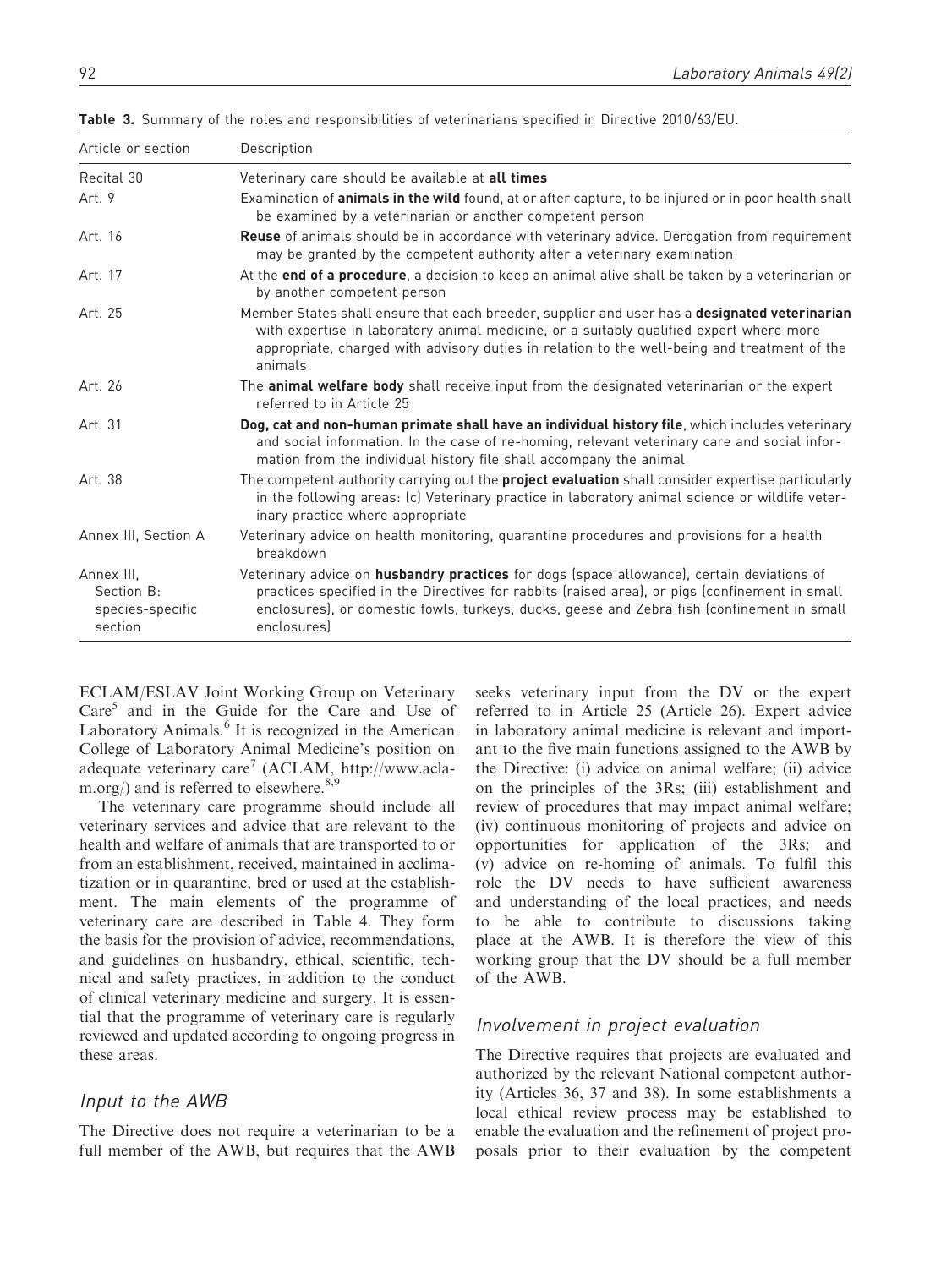| Component                                                      | Details                                                                                                                                                                                                                                                                   |  |
|----------------------------------------------------------------|---------------------------------------------------------------------------------------------------------------------------------------------------------------------------------------------------------------------------------------------------------------------------|--|
| Movement of animals                                            | Advice/veterinary examinations in relation to transport, import, export or re-homing<br>of animals                                                                                                                                                                        |  |
| Husbandry and care                                             | Advice regarding animal husbandry including appropriate nutrition, and<br>enrichment. Advice on assessment of well-being                                                                                                                                                  |  |
| Assessment of well-being                                       | Advice for the routine assessment of well-being. Veterinary advice and/or examin-<br>ation for the assessment of well-being prior to reuse, re-home, release to the<br>wild, and at the end of a procedure                                                                |  |
| Disease control and<br>management                              | Establishment of a programme of surveillance of the health status, and<br>prevention, detection, treatment and control of transmission of diseases<br>(including zoonoses) - veterinary attendance to clinical cases. Advice on<br>disaster planning in case of outbreaks |  |
| Use of medicines                                               | Advice on the access, storage and use of medicines including controlled medicines                                                                                                                                                                                         |  |
| Recognition and alleviation<br>of pain, suffering and distress | Recognition and management of adverse events impacting the health or welfare of<br>animals whether associated with an experimental protocol or not                                                                                                                        |  |
| Animal models                                                  | Provision of advice regarding the choice of species and strains (including genetically<br>altered animals). Provision of advice on animal models and experimental design                                                                                                  |  |
| Surgical and non-surgical<br>interventions                     | Provision of technical advice for surgical and non-surgical interventions                                                                                                                                                                                                 |  |
| Anaesthesia and analgesia                                      | Provision of advice and guidelines for the anaesthesia, analgesia, and<br>postoperative care in relation to experimental protocols                                                                                                                                        |  |
| Euthanasia                                                     | Provision of advice and guidelines regarding euthanasia practices                                                                                                                                                                                                         |  |
| 3Rs                                                            | Advice on the implementation of the 3Rs in relation to any aspect of the care or use<br>of animals                                                                                                                                                                        |  |
| Routine visits                                                 | At a frequency adequate to monitor the health and welfare of the colony and<br>practices that could affect health and welfare                                                                                                                                             |  |

Table 4. Elements of a veterinary care programme.

authority. In such circumstances, the DV and/or an LAV working with the DV may be requested to contribute to the review of project proposals. Veterinary input in the ethical review of projects brings critical information and recommendations on the design of protocols (Article 38.3b) that support the application of the 3Rs. Advice include considerations for the choice of species or animals, the choice of animal model, the relevance of a procedure for the intended purpose, the reduction of bias in study results, the refinement of procedures and/or animal care in order to minimize its severity, the classification of the severity of the procedure, and the establishment of humane endpoints.

## Training, supervision and assessment of competences of other persons

Due to the breadth of skills and knowledge required to ensure adequate animal care and use in scientific procedures, the training of personnel participating in these activities often follows a multidisciplinary approach, in which experts are invited to provide training in their focused area of expertise. In this context, veterinarians have a professional responsibility of

ensuring that activities normally considered as acts of veterinary practice under National laws are performed in accordance with standards accepted by the veterinary profession, whether they are performed by veterinarians or by other persons allowed to perform such activities under Directive 2010/63/EU. Veterinarians have a solid base of knowledge and expertise in comparative pathology, diagnosis, prognosis, disease prevention and treatment, anaesthesia and surgery, pain recognition and control, breeding control, and euthanasia that is relevant to laboratory animals. They are therefore uniquely qualified to provide training, assessment and supervision on what is considered to be veterinary interventions for scientific procedures. Consequently, it is strongly recommended that they are included in the provision of training and supervision to others.

# Interface between the Directive and veterinary regulations

A complex veterinary legal and regulatory framework exists at National and EU levels. This forms an important interface with the Directive 2010/63/EU which requires special attention. Laws and codes of practice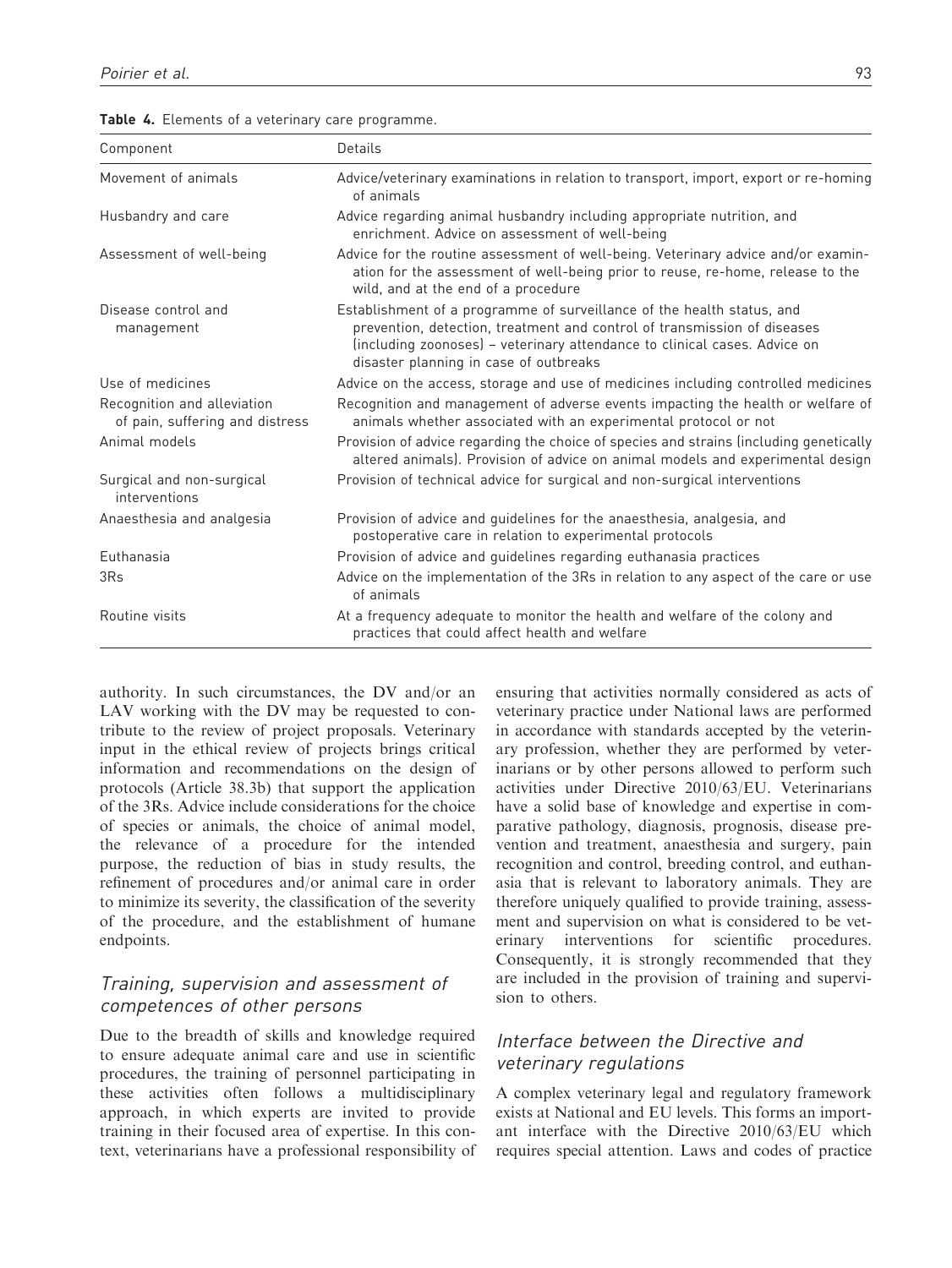acknowledge the specific training and expertise needed to perform acts of veterinary practice, including the provision of anesthesia, surgery and the control of the use of medicines. Directive 2010/63/EU permits other suitably qualified persons to provide advice in relation to animal health and welfare. The authors recommend that the decision process aimed to nominate another suitably qualified person involves consultation with a veterinarian with sufficient knowledge and training in laboratory animal medicine. In addition, when acts of veterinary practice have to be executed, which are assigned to licensed veterinarians in other regulations, such as a surgical procedure to relieve an animal from pain not related to the experimental protocol, those should be performed by a licensed veterinarian or under his/her responsibility and direct supervision. Similarly the acquisition and use of controlled substances and veterinary medicines should be compliant with European and National veterinary medicines laws and regulations. Finally, the knowledge that is necessary to fulfil obligations to report public health hazards to the authorities should also be taken into account.

Veterinary services should comply with specific National and EU legal requirements aimed at protecting the health and welfare of both animals and humans. These regulations apply to a wide range of veterinary services in relation to exotic animals, animal by-products, hygiene, animal transport, and import and export of animals between establishments and countries. Veterinary advice may also be sought in the context of the Convention on International Trade in Endangered Species (CITES, [www.cites.org\)](www.cites.org).

## Communication lines involving the LAV

Although the role of the DV is advisory under the Directive, in practical circumstances it is important that veterinary advice is carefully considered. For this to happen, the DV will need to have sufficient competence, to gain respect from colleagues and be provided with adequate support and authority by the establishment.

The DV and additional LAVs need to interact with a variety of professionals within and outside the establishment. The DV has a statutory responsibility towards the representative of the local establishment in addition to other government and professional bodies. He/She also frequently interacts with persons that are responsible for projects or those that work with animals in order to provide advice on matters related to health and welfare of protected animals. To ensure that advice is given when needed, clear communication lines should be established between the DV and the person(s) responsible for overseeing the welfare and care of the animals, and a clear process indicating when and how the DV should be contacted when health or welfare issues occur should be agreed (Article 24.1). The DV should also build and maintain constructive relationships with scientists in order to develop mutual understanding and respect.

In order to keep everyone abreast with developments in the 3Rs, the DV should actively engage with and contribute to the activities of the AWB, thereby enabling the establishment to be updated.

Communication lines should therefore be established between the DV and the persons and group indicated below:

- . The person responsible for ensuring compliance with the provisions of the Directive (Article 20.2);
- The person(s) responsible for overseeing the welfare and care of the animals in the establishment (Article 24.1);
- $\bullet$  The AWB (Articles 26, 27);
- The personnel working with animals (Article 23);
- Scientists responsible for projects (Article 24.2);
- . The DV's line management.

The DV should also be supported in maintaining links with laboratory animal veterinary associations, other professional networks and associations in the field of laboratory animal medicine and science such as the Association for Assessment and Accreditation of Laboratory Animal Care (AAALAC, http://www.aaalac.org/), International or National laboratory animal science associations, as well as diagnostic and other laboratories. The DV should develop and maintain effective communications with the competent authority.

# Employment modalities for the DV

The employment remit of the DV should include responding to the needs of the establishment based on its size, complexity and purpose. Consultancy-based or part-time employment may be suitable at some establishments. In such cases, the DV should ensure that appropriate veterinary care is available at all times, and routine visits to the establishment should be made at sufficient intervals for the health and welfare of the animals to be effectively monitored. The provision of guidance on an adequate animal care and use programme may be shared by several LAVs depending on the size, the complexity, the species bred or used, and the purpose of the establishment. In such cases it is recommended that each DV has overall responsibility for, and oversight of, the veterinary services provided.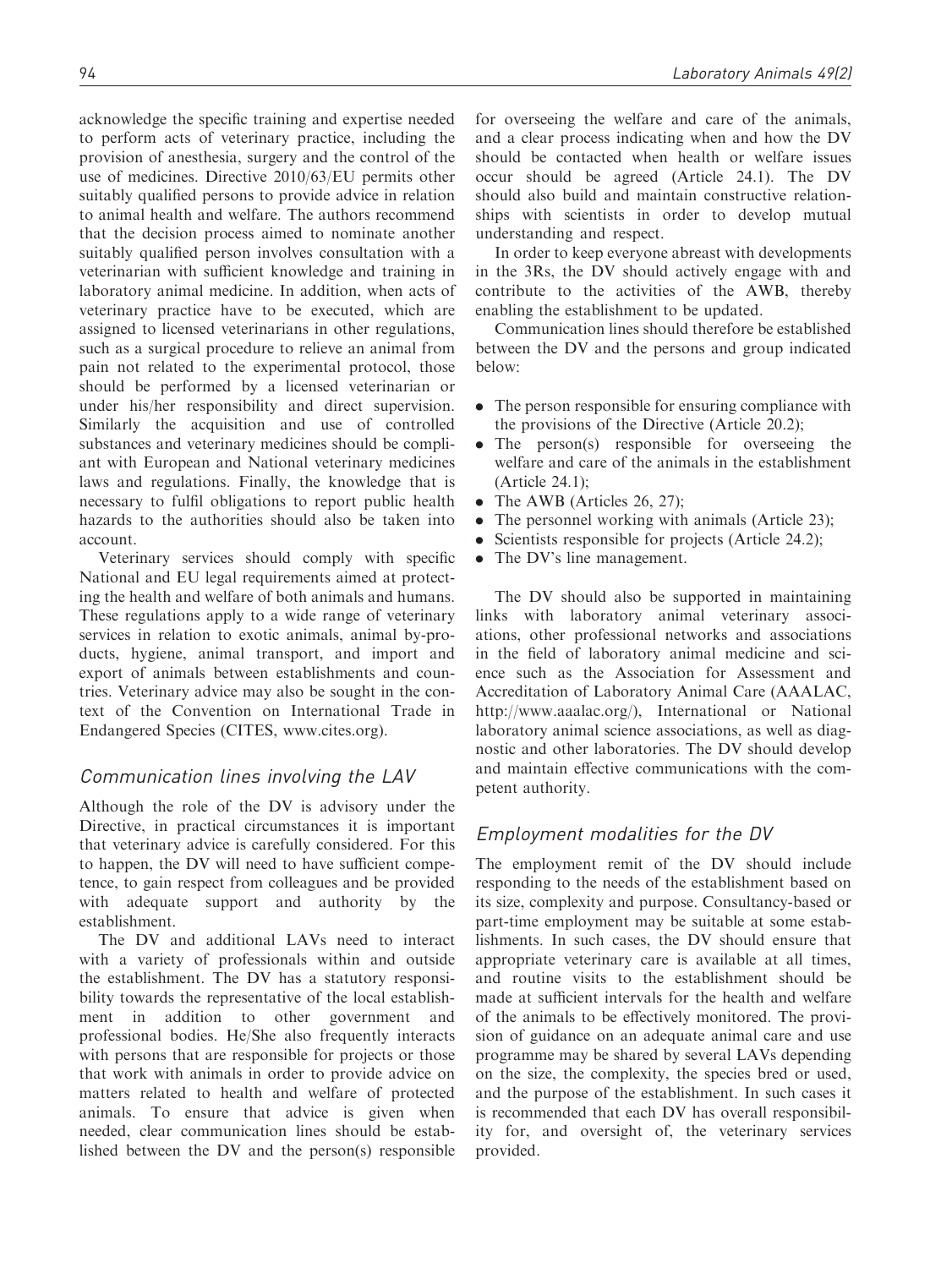Table 5. Summary of the key training requirements for veterinarians stated in Article 38 of Directive 2005/36/EC on the recognition of professional qualifications.

#### Admission to training

Admission to veterinary training shall be contingent upon possession of a diploma or certificate entitling the holder to enter, for the studies in question, university establishments or institutes of higher education recognized by a Member State to be of an equivalent level for the purpose of the relevant study.

#### Duration of training

Mutual recognition (between Member States) of veterinary surgeons is specified in Article 38 and Annex V, point 5.4.1 of this Directive. The training of veterinary surgeons shall comprise a total of at least five years of full-time theoretical and practical studies at a university or at a higher institute providing training is recognized as being of an equivalent level, or under the supervision of a university, covering at least the study programme referred to in Annex V, point 5.4.1.

#### Competences acquired

Training as a veterinary surgeon shall provide an assurance that the person in question has acquired adequate knowledge and skills in the following areas:

- $\bullet$ knowledge of the sciences on which the activities of the veterinary surgeon are based;
- $\bullet$  knowledge of the structure and functions of healthy animals, of their husbandry, reproduction and hygiene in general, as well as their feeding, including the technology involved in the manufacture and preservation of foods corresponding to their needs;
- $\bullet$ knowledge of the behaviour and protection of animals;
- $\bullet$  knowledge of the causes, nature, course, effects, diagnosis and treatment of the diseases of animals, whether considered individually or in groups, including a special knowledge of the diseases which may be transmitted to humans;
- $\bullet$ knowledge of preventive medicine;
- $\bullet$  knowledge of the hygiene and technology involved in the production, manufacture and putting into circulation of animal foodstuffs or foodstuffs of animal origin intended for human consumption.

## Competence requirements for the DV

## Mobility of veterinarians in Europe

Through their undergraduate training, veterinarians gain a strong basis in animal welfare and acquire extensive knowledge in the prevention, diagnosis and intervention concerning animals' health and care as 'day-one competences' upon graduation. Training requirements of veterinarians have been harmonized across Europe in order to facilitate the free movement and mobility of veterinarians in Europe. Directive 2005/36/EC on the recognition of professional qualifications lays out minimum requirements for study programmes and the minimum training period leading to the qualification of Veterinary Surgeons (Article 38.3 and amendments). $^{10}$  It guarantees the mutual recognition of professional qualifications between Member States by requiring them to consider the qualifications acquired elsewhere in the Community to allow access to regulated professions. The European Association of Establishments for Veterinary Education (EAEVE, [http://www.eaeve.org\)](http://www.eaeve.org) assures the quality of veterinary establishments by evaluating, promoting and further developing the quality and the standard of establishments for veterinary medical education and their teaching within the EU.

When designing training frameworks for DVs, consideration should be given to facilitate the mobility of DVs in Europe.

As shown in Table 5, minimum requirements for veterinary study programmes defined under Directive 2005/36/EC do not address the specific needs of the field of laboratory animal medicine and science. Therefore additional specialized postgraduate training is likely to be needed for most graduate veterinarians to effectively fulfil the responsibilities of the DV under the Directive. Changes in veterinary curricula may over time enhance 'day-one competences' in aspects of laboratory animal medicine and science, and thus modify the need for additional postgraduate training.

## Current postgraduate training framework and opportunities to LAVs

A number of training and education opportunities leading to postgraduate qualifications for LAVs exist in Europe. These opportunities are recognized at the European and/or the National level, such as Masters, Certificates and Diplomas (Table  $6$ ).<sup>11</sup> They are distinguished by their syllabus, the depth and breadth of the knowledge and skills that are gained (e.g. range of species, range of animal models), the duration of their training period, their degree of formality in the delivery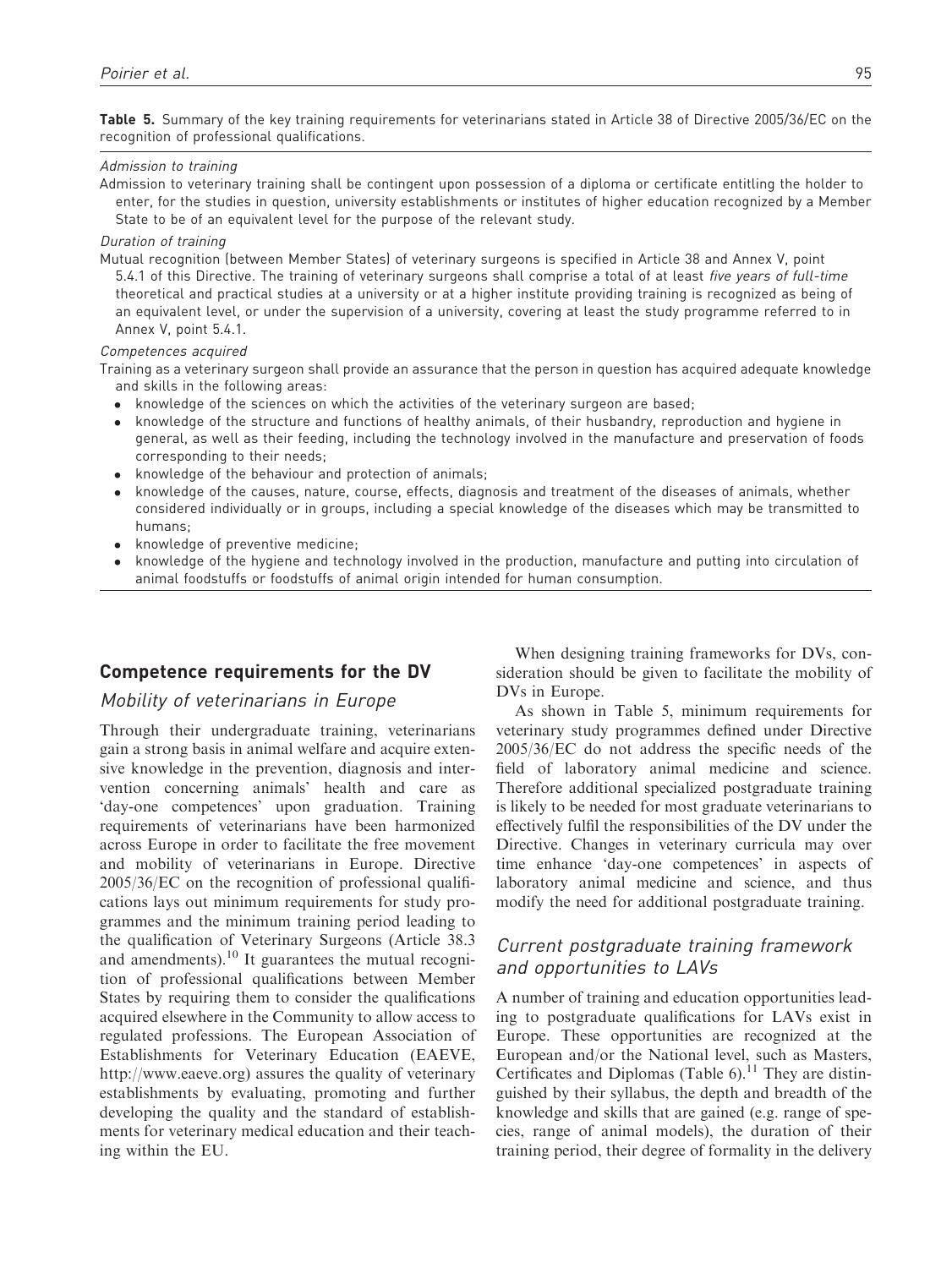| Training programme                             | Qualification                                                                           | Competence assessment                  | Comments                                                                               |
|------------------------------------------------|-----------------------------------------------------------------------------------------|----------------------------------------|----------------------------------------------------------------------------------------|
| ECLAM                                          | ECLAM Diploma                                                                           | Final written and<br>practical exams   | Formal (Germany, Spain,<br>Sweden, Switzerland) or<br>alternate training<br>programmes |
| National specialization<br>training programmes | National Diploma                                                                        | Depends on Member States               | Several European countries<br>(e.g. Germany, France,<br>Denmark, etc.)                 |
| CertAVP modules                                | Certificate in Advanced<br><b>Veterinary Practice</b><br>(Laboratory<br>Animal Sciencel | Written and oral exams                 | UK                                                                                     |
| FELASA D <sup>11</sup>                         | Master                                                                                  | Range of exams during<br>the programme | Not specific to veterinarians<br>(Spain, Denmark)                                      |

Table 6. Training programmes leading to postgraduate qualification of veterinarians in laboratory animal medicine and science in Europe.

of training, the quality of the experience gained (e.g. whether experience is gained under supervision), and the procedures for the verification of competences.

Introductory training opportunities in laboratory animal medicine exist in Europe although they are not widely available (e.g. Royal College of Veterinary Surgeons (RCVS)-recognized NVS course in the UK, [http://www.rcvs.org.uk\)](http://www.rcvs.org.uk). Other training courses that do not lead to a formal qualification but address specific topics of laboratory animal medicine and science are available online or through direct attendance.

# Recommendations for the training and education of the DV

DVs should have a minimum set of recognized core competences in laboratory animal medicine and science enabling them to adequately perform their roles and fulfil their responsibilities under the Directive. The endorsed document on the 'Development of a Common Education and Training Framework to Fulfil the Requirements under the Directive<sup>'12</sup> offers guidance on this topic. These competences should at least cover:

- . European and National laws and regulations which are relevant to laboratory animals and to the role of the DV.
- . Ethics, animal welfare and 3R considerations applicable to laboratory animals and the role of the DV; justifying the importance of good animal health and welfare and recognizing the relationship between health and welfare and scientific validity; identifying criteria used in making a harm–benefit analysis and being able to apply them; identifying the role of the

DV in advising on choice of animal model and model refinement.

- . Principles of the management of a programme of veterinary care, including husbandry, disease, surgery, anaesthesia and pain, and clinical assessment that are applicable to laboratory animals.
- . Concepts in the design of scientific procedures and research projects; defining strategies for effective communication and explaining how these promote animal welfare and good science; seizing and reviewing opportunities to gather further veterinary information in laboratory animal medicine and science.

Training leading to minimum core competences for the DV should be taken prior to, or when this is not possible, within a year of taking up a role as a DV. A modular approach to this training would be beneficial because it would enable a degree of customization in function of the minimum core competences needed, and because it would facilitate accessibility prior to starting an assignment as a DV.

Opportunities for gaining minimum core competences should be made widely available to veterinarians throughout Europe. In this regard, the establishment of distance learning courses (e.g. webinars, e-learning) should be encouraged and supported. The training courses need not lead to a formal qualification; however, the acquisition of competences should be verified by an exam and records of successful completion of the training course should be maintained. To promote the mobility of DVs across Europe, introductory training courses should be designed according to learning outcomes that are defined and regularly reviewed by a European veterinary body composed of experts in the laboratory animal medicine and science field, and are mutually approved by the European Member States.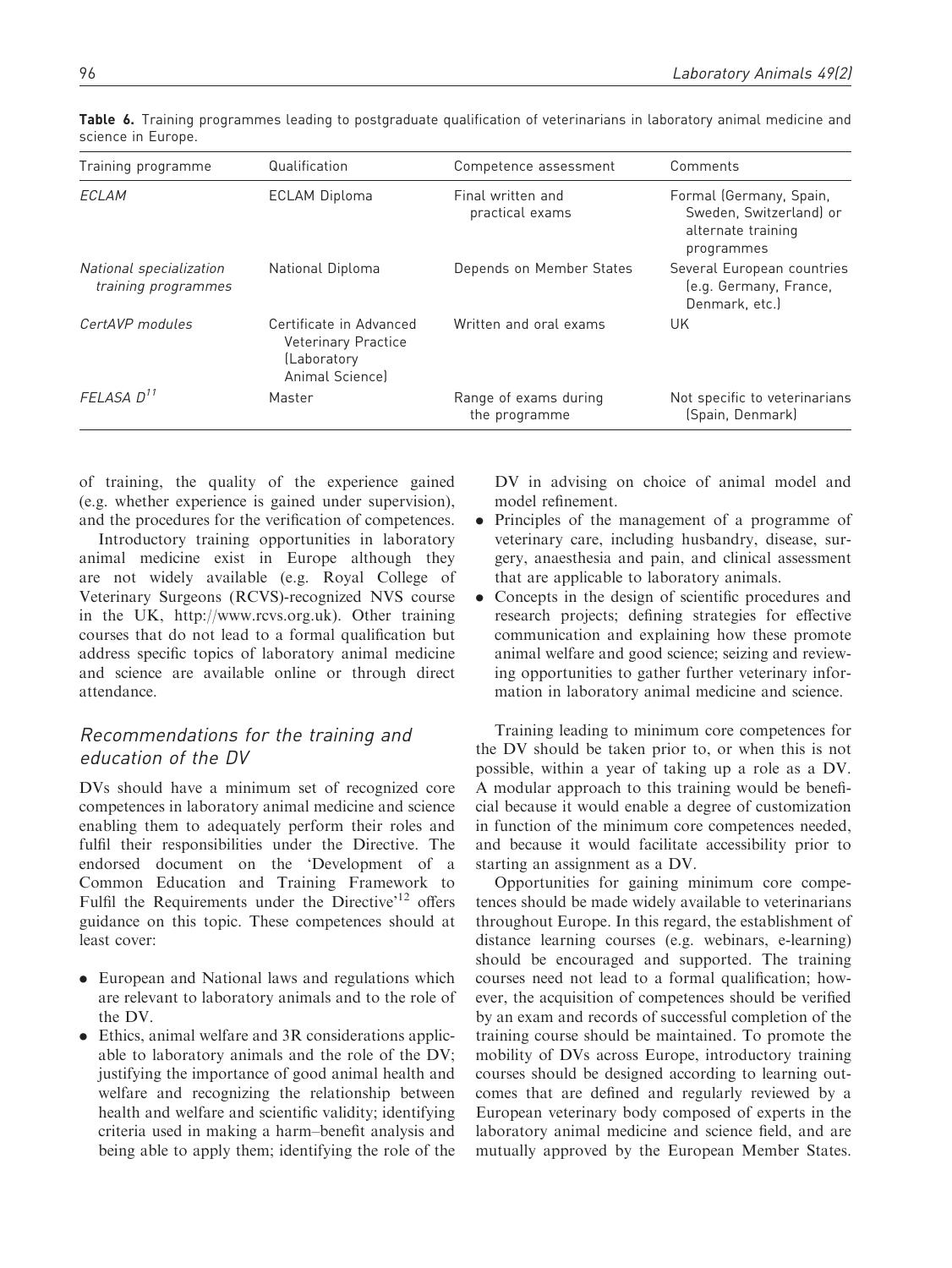ESLAV and ECLAM are well recognized professional associations with expertise in this field and could therefore take a role in this framework.

Depending on the size, purpose and complexity of the establishment, and also according to the needs of the veterinarian, further competences could then be gained. This will certainly allow the veterinarian to gain respect from colleagues working at their establishment and to perform their role with authority.

Veterinarians who provide input and advice to the ethical review of project proposals should have sufficient knowledge and expertise in the following areas: (i) competences in laboratory animal medicine regarding the species involved; (ii) knowledge about the models and procedures to be used in projects, and how these may impact on animal well-being; (iii) a sound understanding of the concept of harm/benefit analysis and of the assessment of severity; (iv) expertise on sourcing animals (including breeding and quality aspects such as genetics and microbiological quality and standardization) and their husbandry and care; (v) how any deviations from the standards in Annex III of Directive 2010/63/EU (for scientific reasons) would impact animal welfare and study outcome; (vi) application of the principles of the 3Rs based on contemporary best practices; and (vii) a sound understanding of experimental design and procedures resulting from experience as a researcher. In-depth specific training in these topics would therefore be helpful.

The quality of any training programme depends on the competence of those engaged in the establishment of training standards and in the delivery of the training. The assessment of competences requires additional training that is typically not part of the veterinary undergraduate training programmes. It is recommended that suitable training on how to assess competences be obtained from academia, online training courses, etc. where needed. LAVs should be able to demonstrate personal competences in these training topics.

## Proposed training framework for a tiered approach to professional development

A tiered approach to postgraduate veterinary training in laboratory animal medicine and science offers a professional and career development pathway that can be combined with jobs of increasing complexity and responsibilities (Figure 1).<sup>11,13</sup> For instance, a veterinarian that is relatively new to the field could enrol in a training programme leading to a mid-tier level qualification such as a Master or a Certificate in Laboratory Animal Science. As their career develops, a higher laboratory animal medicine and science qualification may be desired for LAVs working at larger establishments where a large variety of species are kept or where the type of work involved at the establishment is particularly complex, or subject to rapid change, or taking on high-level managerial responsibilities. Options for further development to the specialist level include a National Diploma, or an ECLAM Diploma which constitutes the highest European qualification in this field. Diplomates may be particularly well suited to provide advice for the review of complex projects that require in-depth understanding of the importance of good scientific design and the minimization of the occurrence of bias.

Vet $CEE^{14}$  is a European accreditation scheme for mid-tier level veterinary postgraduate continuous education programmes addressed to practising veterinarians in different areas of the veterinary profession. It was recently set up as a joint initiative of EAEVE, European Body of Veterinary Specialisation (EBVS, [http://www.ebvs.org/\)](http://www.ebvs.org/), FVE and Union of the European Veterinary Practitioners (UEVP, [http://](http://www.fve.org/) [www.fve.org/\)](http://www.fve.org/). Its remit is to promote harmonization of lifelong learning for veterinarians, to ensure quality education at the mid-tier level, and to facilitate mutual recognition of the different training schemes between the different European countries. VetCEE, based on input from experts in the field, could provide the basis for a harmonized approach to veterinary continuing education in laboratory animal medicine and science in Europe between the DV minimum level as defined above and the ECLAM Diplomate level.

## Continuing professional development of laboratory animal veterinarians

Veterinarians should take part in continuing professional development (CPD) in order to maintain and develop the level of knowledge and skills relevant to their work. Advanced training opportunities discussed above represent a formal conduit to ensure CPD. However, CPD can also be gained through attendance and/or participation in scientific meetings organized by professional veterinary organizations.

The online survey conducted by ESLAV and ECLAM between April and June 2012 revealed that 90% of responders had access to CPD in their current position and expressed a strong interest in taking part in CPD on various topics to gain in-depth knowledge. However, it also showed that budget constraints were seen as the main hurdle in receiving CPD.

It is important that employers recognize the need for CPD of LAVs as the acquired skills and knowledge will certainly be beneficial to the establishment. Therefore they should allow not only sufficient time but also the means to participate in CPD. When working as a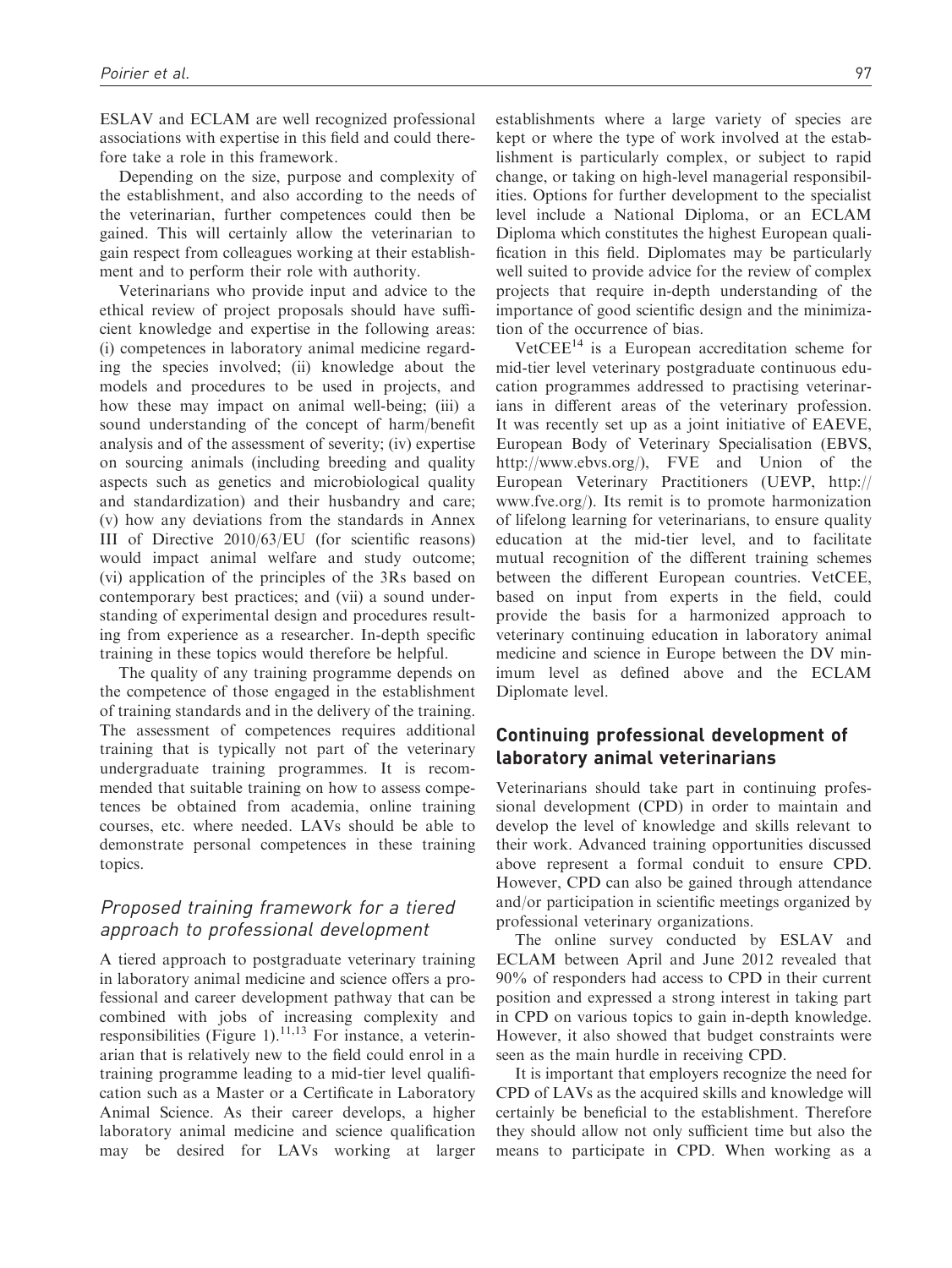

Figure 1. Routes for a tiered approach to training and education in laboratory animal medicine and science. Note: FELASA categories refer to currently available FELASA-accredited courses.<sup>11,13</sup>

consultant, the DV should take personal responsibility for ensuring they gain relevant CPD.

# Conclusion

DVs together with LAVs play an important role in ensuring high standards for the care and use of laboratory animals. The field of laboratory animal medicine and science is currently not systematically and consistently included in the veterinary curriculum in Europe, and additional postgraduate training is likely to be needed to ensure that adequate competences are acquired. A basic task-specific DV module should be developed on the basis of learning outcomes that are mutually recognized across Europe to ensure that DVs have minimum core competences to assume their role and responsibilities under the Directive. Competences should be ideally acquired prior to, or at least within 12 months of taking up an assignment. Further training and education in laboratory animal medicine and science should be gained as part of continuing professional education, could be part of a tiered approach towards higher qualifications and would benefit both the institution and the career development framework of the LAV.

## Declaration of conflicting interest

The authors declare that there is no conflict of interest.

## Funding

The cost of publishing the colour figure has been paid by the following organizations: ESLAV, ECLAM, LAVA and EVERI.

### References

- 1. Council Directive 86/609/EEC of 24 November 1986 on the approximation of laws, regulations and administrative provisions of the Member States regarding the protection of animals used for experimental and other scientific purposes. [http://eur-lex.europa.eu/LexUriServ/LexUriServ.](http://eur-lex.europa.eu/LexUriServ/LexUriServ.do?uri=CELEX:31986L0609:EN:NOT) [do?uri](http://eur-lex.europa.eu/LexUriServ/LexUriServ.do?uri=CELEX:31986L0609:EN:NOT)=[CELEX:31986L0609:EN:NOT](http://eur-lex.europa.eu/LexUriServ/LexUriServ.do?uri=CELEX:31986L0609:EN:NOT) (accessed 3 January 2014).
- 2. Directive 2010/63/EU of the European Parliament and of the Council of 22 September 2010 on the protection of animals used for scientific purposes: Text with EEA